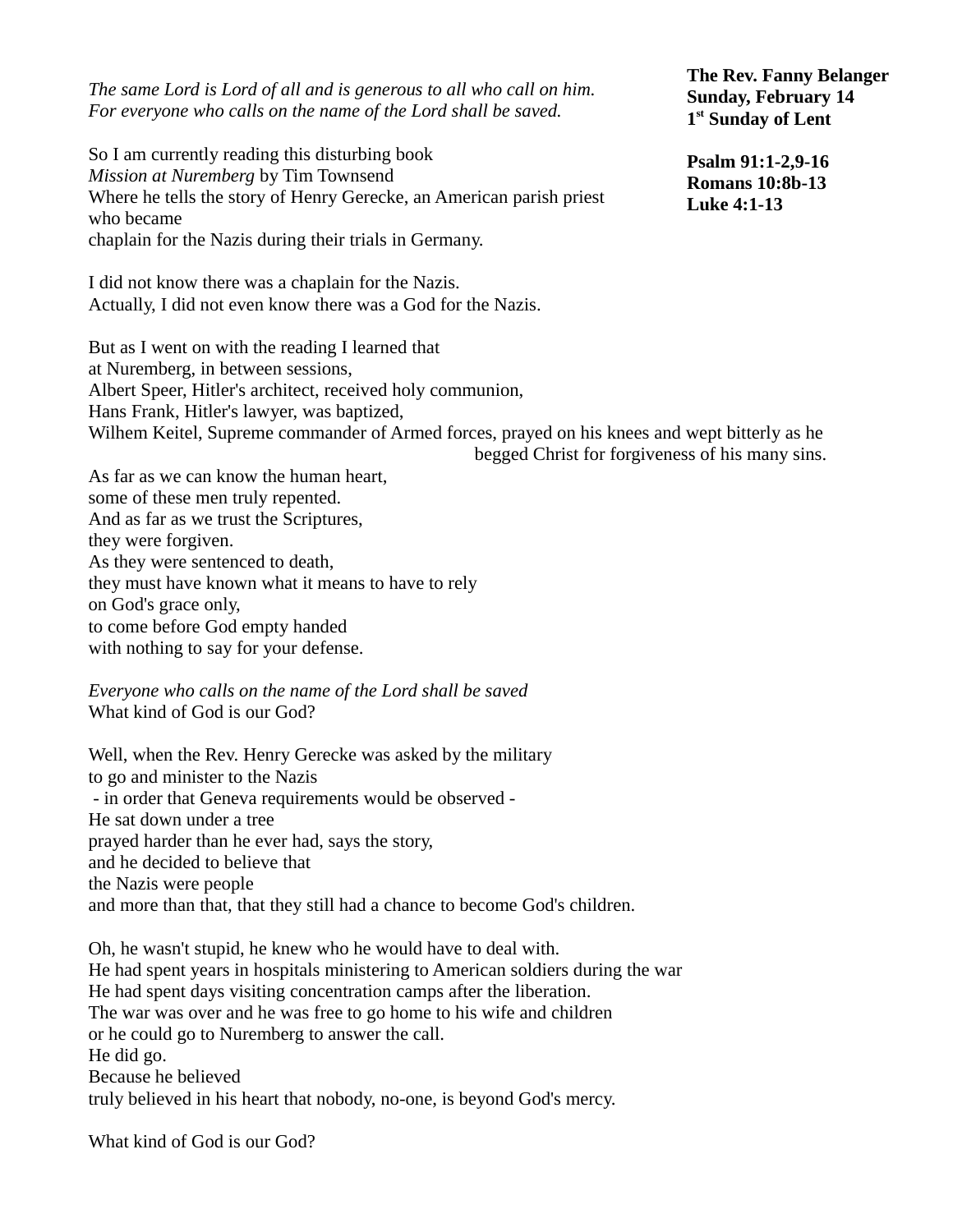See, I guess the way we usually read the Gospel we have just heard today is half amused, half embarrassed. Jesus talking with the devil and making the devil go away... Oh well, that's just a story, isn't it? Or maybe we start brainstorming to make sense of it, what does it stand for, what does it mean, what is the metaphor? Well, to my understanding, there is no image, no underlying wisdom, nothing to figure out that isn't figured out already: Jesus defeats evil that's all. Jesus truly overcomes evil and makes it go away. That's the whole program, you see. Jesus has been baptized and the Spirit of God leads him into the wilderness to meet with the devil because this is what his ministry is going to be all about:

*It's not about teaching the right doctrine it's not about doing miracles. It's not even about being nice to people It's about defeating evil.*  In the whole Gospel Jesus encounters demons and defeats them until the last struggle on the cross.

The thing is we often confuse bad things, hurtful things, terrible things with evil things which makes Jesus's victory over evil impossible to grasp. After World War II, there a whole school of philosophy and theology that raised and asked the question *Is it still possible to believe that there is a God?* Because God was so obviously defeated by the Nazis, by the concentration camps. How could a believer pray or even hear the words of our today's psalm: *The Lord God shall give his angels charge over you to keep you in all your ways they shall bear you in their hands, lest you dash your foot against a stone?* Well. Jesus himself will know what it is to be surrounded by hate To be laughed at, to be humiliated, to be tortured, to be slaughtered and yet, he trusted the psalm. He trusted God could still be powerful in the midst of his martyr, God could still defeat evil and make his glory shines in the worst nightmare you can think about. Jesus believed that even if terrible things happened to him,

he could still be safe from evil even if there was no magic at all to preserve him from the hands of his enemies.

Gerecke the chaplain believed it too.

In spite of all the evil in the world we can still remain innocent, or become innocent again, we can still be God's children.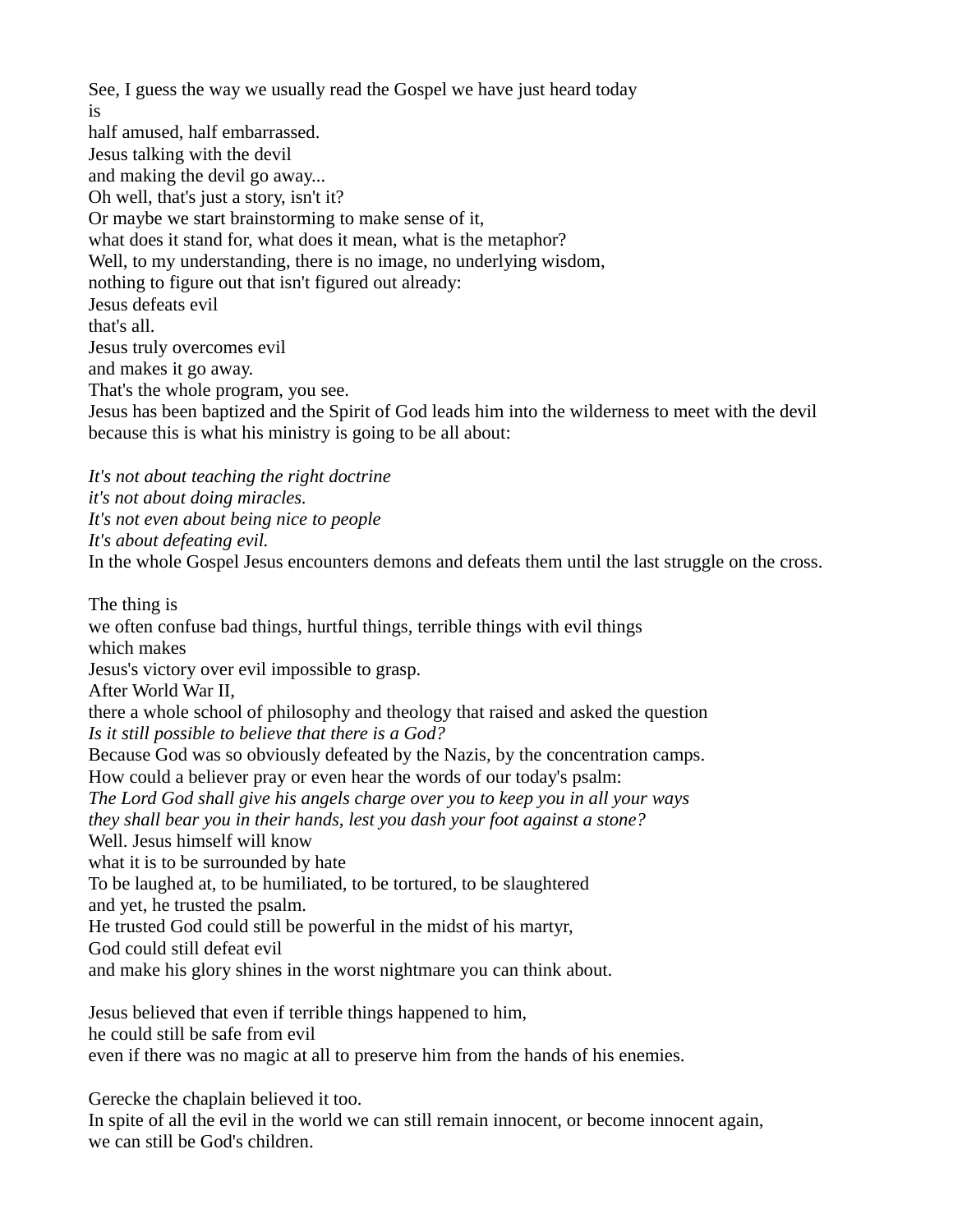I know it's hard in our culture today in spite of all the evidences to truly believe that there is evil to fight in this world. We usually believe evil is nothing, the lack of good we should just ignore it But the Gospel teaches us that evil is something we have to resist and to fight against. One of my professor at the seminary used to say maybe we don't believe evil is real but if it is something you have to resist, then it's real.

But do we resist?

Do I resist?

Oh in the abundance of everyday life, I guess that, contrarily to Jesus, I don't have much to resist: I am not tempted by bread, I have enough to eat.

I am not tempted by power, I am free to lead my own life already.

I am not tempted to think God has forsaken me, I feel blessed enough.

But of course, I am not in the wilderness.

It's only when we find ourselves in the wilderness,

sickness, unemployment, broken relationships, death of a loved one,

that we start to feel forsaken, confuse and lost

and suddenly we experience that evil not nothing.

Evil is real.

Yet evil is not necessarily the terrible things that happen to us either.

Evil is what makes us think, in the midst of these terrible things, that we are nothing,

that there is no God

and that life has no meaning.

Evil is what kills hope, faith and joy and evil is what tries to destroy the child of God inside of us. Evil is what makes us believe we are not worthy

and so the way evil exercises its power is always the same,

It is what tells us:

You're not good, you're bad already

You're bad already and there is nothing to save you so just go on doing the things you do.

That's the way they proceeded in Youth for Hitler,

that's the way they proceed in gangs

that's the way child abusers proceed:

They make you do something wrong

and then you just go on with what you do because you're bad already, dirty already, not worthy already and there is no God for you anymore.

In her book *The Storyteller*, Jodi Picoult imagines a Nazi remembering his childhood and how as a young man he was "forced" into beating up his little brother in a contest.

This is what he says:

*That day was the hardest because I could have said no.* 

*Every time after that, it became easier, because if I did not do it again, I would be reminded of that first time I did not say no. Repeat the same action over and over again, and eventually it feels right. Eventually, there isn't even any guilt.*